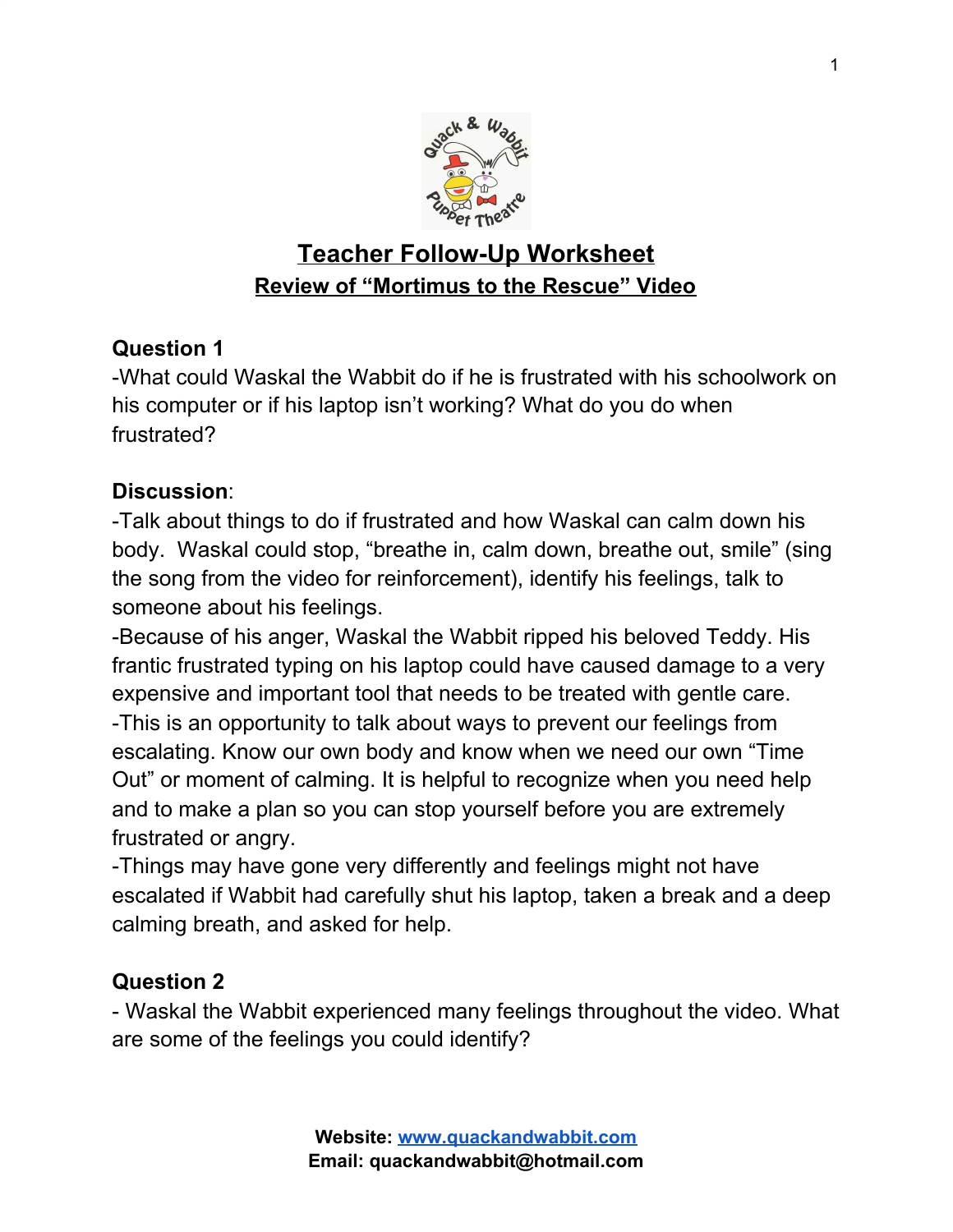### **Discussion**:

-Have the students talk about the feelings they observed in Waskal, how they knew he was feeling this way, and why he might have been feeling this way.

-At the beginning of the video, Waskal "seemed" calm, but Waskal said that he had been having a lot of "bad days," and could not take another bad day. He was trying to make this day a perfect day. It is very difficult to make a day "perfect" and can be a recipe for disaster. When he struggled with his schoolwork on his laptop, Waskal looked like he was feeling angry, and frustrated. Waskal ripped his Teddy, his anger turned to sadness, and he began to cry. He became so distraught that he cried out for help. Some of his sadness and anger may have been because he stated that he missed going to school, and he missed his friends and teacher. Waskal also mentioned that schoolwork was difficult for him on his laptop.

-Sometimes we get angry and then we cry. Sometimes, we cry and then we get angry. Anger and sadness can be felt closely together. When we feel strong feelings, it can be helpful to talk to an adult or other trusted person about our feelings, and do activities to help "cool down" or calm down. -When Waskal's Teddy Bear was magically repaired and they were spinning in the grassy field, they seemed happy and full of joy. Enjoy feelings of happiness and acknowledge and celebrate them.

#### **Question 3**

**-** Was Waskal the Wabbit able to identify or name his feelings?

#### **Discussion**:

-This is a good time to talk about how mysterious emotions can be! We may not know what we are feeling or why. What we can do is identify what is happening in our bodies. We can feel our heart beating fast, our muscles tensing, sensations of heat or cold. Sometimes we can feel overly sensitive or overly stimulated and aggravated.

-Waskal the Wabbit seemed confused about what he was feeling. He said "I don't know what happened to me, I went koo koo, bonkers, nutso and I ripped my teddy….I have so many feelings all muddled up inside of me!"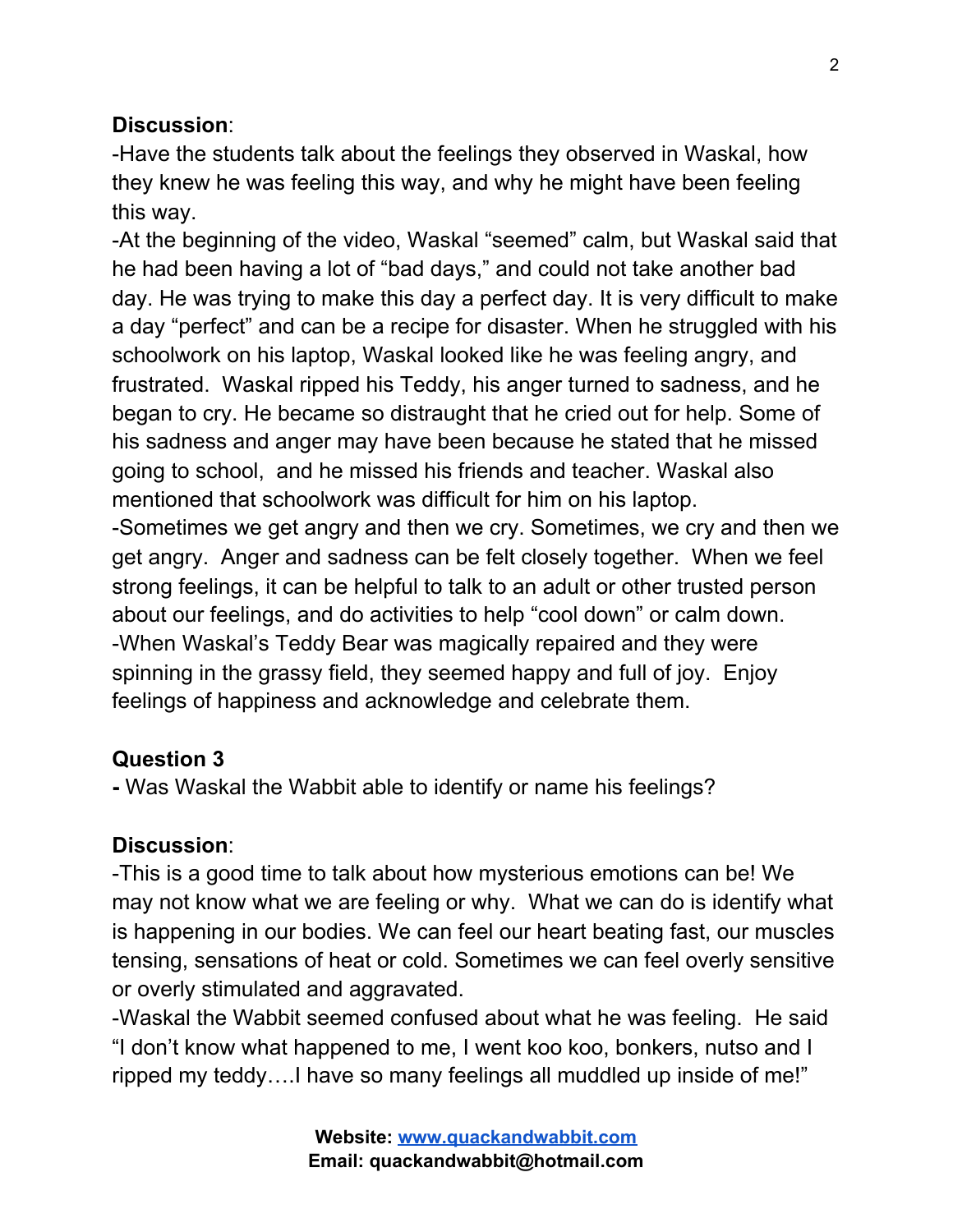### **Question 4**

**-** Is it okay to feel angry, frustrated and sad?

#### **Discussion**:

-This might be a good time to review the song in the video. "It's okay to feel angry, okay to feel sad. This happens every day."

-Ask the students: How many of you have experienced the feelings that the children were feeling in the photos on the chalkboard during the music video?

-The students can talk about what makes them feel happy, sad, frustrated or angry. They can discuss what helps them feel better when they are sad, frustrated or angry.

-Discuss how feelings are universal and that everybody feels this way sometimes. That we are not alone, and can all relate to having these feelings at one time or another.

#### **Question 5**

**-** Is it okay to damage your laptop or rip your teddy or hurt anything at all with your words or actions?

#### **Discussion**:

-As the lyrics in the song say, "we must never use our hands to hurt anything, take a breath when we feel this way."

-Discuss what Waskal the Wabbit could have done instead of going "bonkers" and yelling and pounding his fists and ripping his Teddy? Did these actions help his situation?

## **Question 6**

**-** Why weren't Mortimus and Waskal the Wabbit wearing masks when they were together?

## **Discussion**:

-This question could facilitate a discussion about why *people* are wearing masks. Mortimus is an imaginary magical character and both Mortimus and Waskal the Wabbit are puppets and are unable to contract Covid.